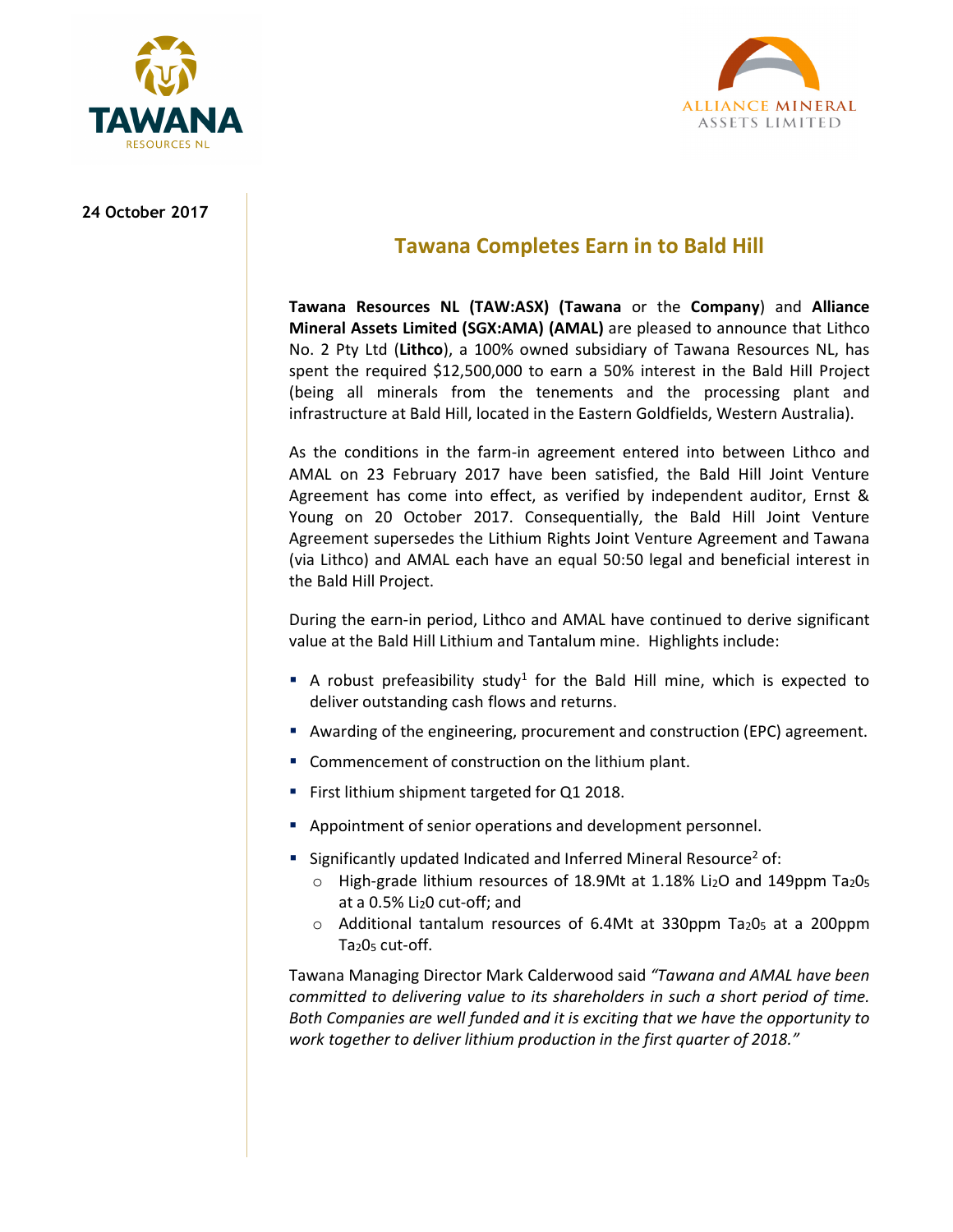



## **About the Bald Hill Project (AMAL:50%, TAW:50%)**

A Pre-Feasibility Study (PFS)<sup>1</sup> finalised in July 2017 confirmed the technical and financial viability of a low capital cost 1.2Mtpa lithium Dense Media Separation circuit (DMS) adjacent to the existing tantalum processing facility (TPF) at Bald Hill. Key findings from the study included initial annual production of 155,000tpa of spodumene concentrate from the DMS, and 260,000Lbs of tantalum pentoxide from the TPF. Further feasibility work is being undertaken on a lithium fines circuit (LFC) to treat stockpiled fines and middlings which has potential to add significantly to production and reduce costs.

The first shipment of lithium concentrate is targeted for March 2018. EPC Group Primero mobilised to the Bald Hill Mine in July 2017 and construction work commenced, with bulk earthworks completed and initial cement foundations being poured.

Each of Tawana and AMAL executed an offtake agreement in April 2017 for the supply of lithium concentrate from Bald Hill over a five-year term with pricing for 2018 and 2019 of US\$880/t (FOB Esperance) for 6% Li20. The prepayments from the aforesaid offtake agreement will be used towards the capital costs of the Project.

The Project is located 50km south east of Kambalda in the Eastern Goldfields of Western Australia. It is located approximately 75km south east of the Mt Marion Lithium project. Refer Figure 1.

The Project comprises four mining leases, one mining lease application, twelve exploration licenses, eight prospecting licenses and one general purpose lease totalling 790.1km.

A current Indicated and Inferred lithium Mineral Resource of 18.9 million tonnes at 1.18% Li<sub>2</sub>0, and 149ppm Ta<sub>2</sub>0<sub>5</sub> at a 0.5% Li<sub>2</sub>0 cut-off for the Project was calculated by CSA Global Pty Ltd.<sup>2</sup>



Figure 1 | Project Location map